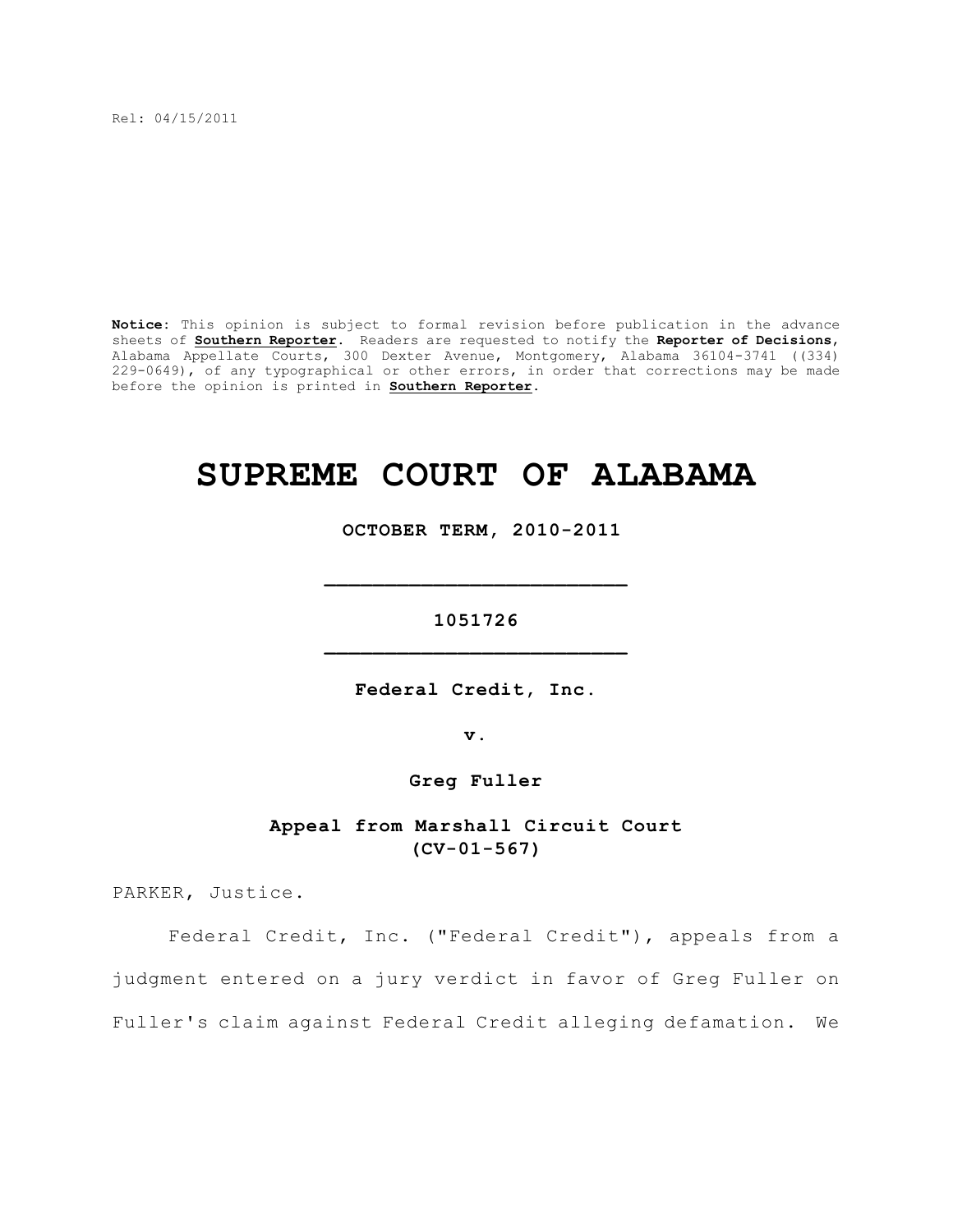reverse the Marshall Circuit Court's judgment and render a judgment for Federal Credit.

## I. Facts and Procedural History

Before us on this appeal are only a brief filed by Federal Credit and the record on appeal; accordingly, for purposes of this appeal, we will base our decision on the facts as stated in Federal Credit's brief. See Johnson v. Stewart, 854 So. 2d 544, 551-52 (Ala. 2002) (opinion on application for rehearing) ("Where the appellee makes no correction or addition to the appellant's statement of the facts, '[t]he statements made by appellant ... will be taken to be accurate and sufficient for decision.'" (quoting Taylor v. First Nat'l Bank of Tuskaloosa, 279 Ala. 624, 628, 189 So. 2d 141, 144 (1966))); Grief Bros. Cooperage Corp. v. Johnson, 31 Ala. App. 552, 553, 19 So. 2d 557, 558 (1944) ("'Where the facts stated in brief of appellant fully present the errors, and the appellee does not challenge such statement of the record, and point out the omissions or inaccuracies, we are fully authorized by [this Court's] rules to accept as true appellant's statement of the record.'" (quoting New York Life Ins. Co. v. Mason, 236 Ala. 44, 49, 180 So. 775, 780 (1938))).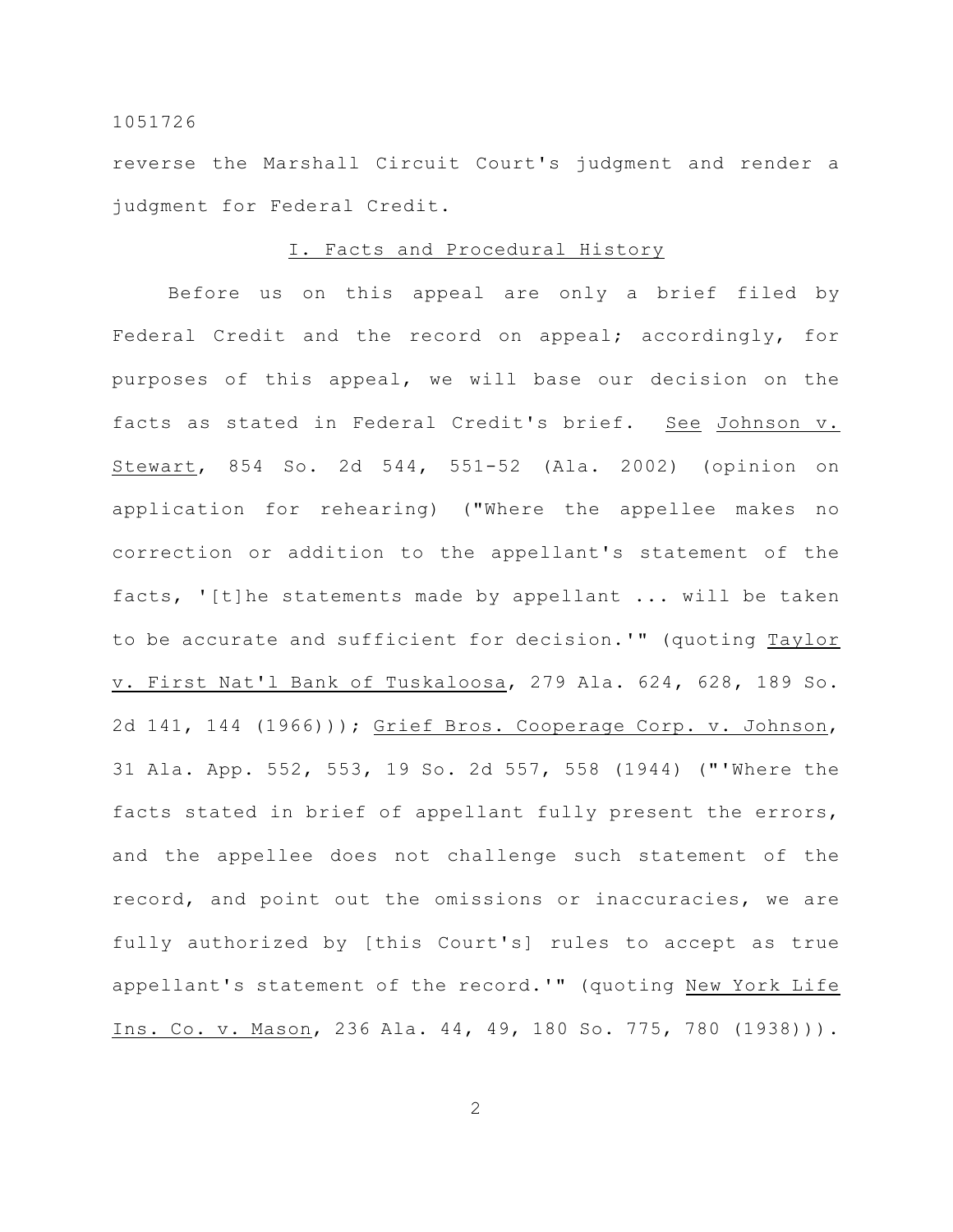On September 14, 2001, Federal Credit and Fuller entered into a "Deferred Presentment Service Agreement" ("the contract"), under which Fuller borrowed \$1,000 from Federal Credit. Pursuant to the contract, Fuller provided Federal Credit with two checks in the amount of \$500 each, plus one check in the amount of \$300 for a "service fee"; under the terms of the contract, Federal Credit agreed to hold Fuller's checks until the "presentment date," i.e., the date payment was due under the contract, October 5, 2001. Fuller, however, failed to pay the amount due under the contract on or before the presentment date. Shortly thereafter, Federal Credit presented Fuller's checks to the bank on which the checks were drawn; the bank returned each of Fuller's checks to Federal Credit stamped "account closed" and "payment stopped."

On October 8, 2001, Federal Credit mailed Fuller a document styled as a "10 Day Legal Notice" ("the notice"); Federal Credit addressed the envelope containing the notice to Fuller's employer, Charter Communications ("Charter"), with "Mr. Fuller" handwritten in significantly smaller letters immediately below "Charter Communications."<sup>1</sup> When the notice

 $1$ In the contract, Fuller provided Federal Credit with both his home address and the name and telephone number of his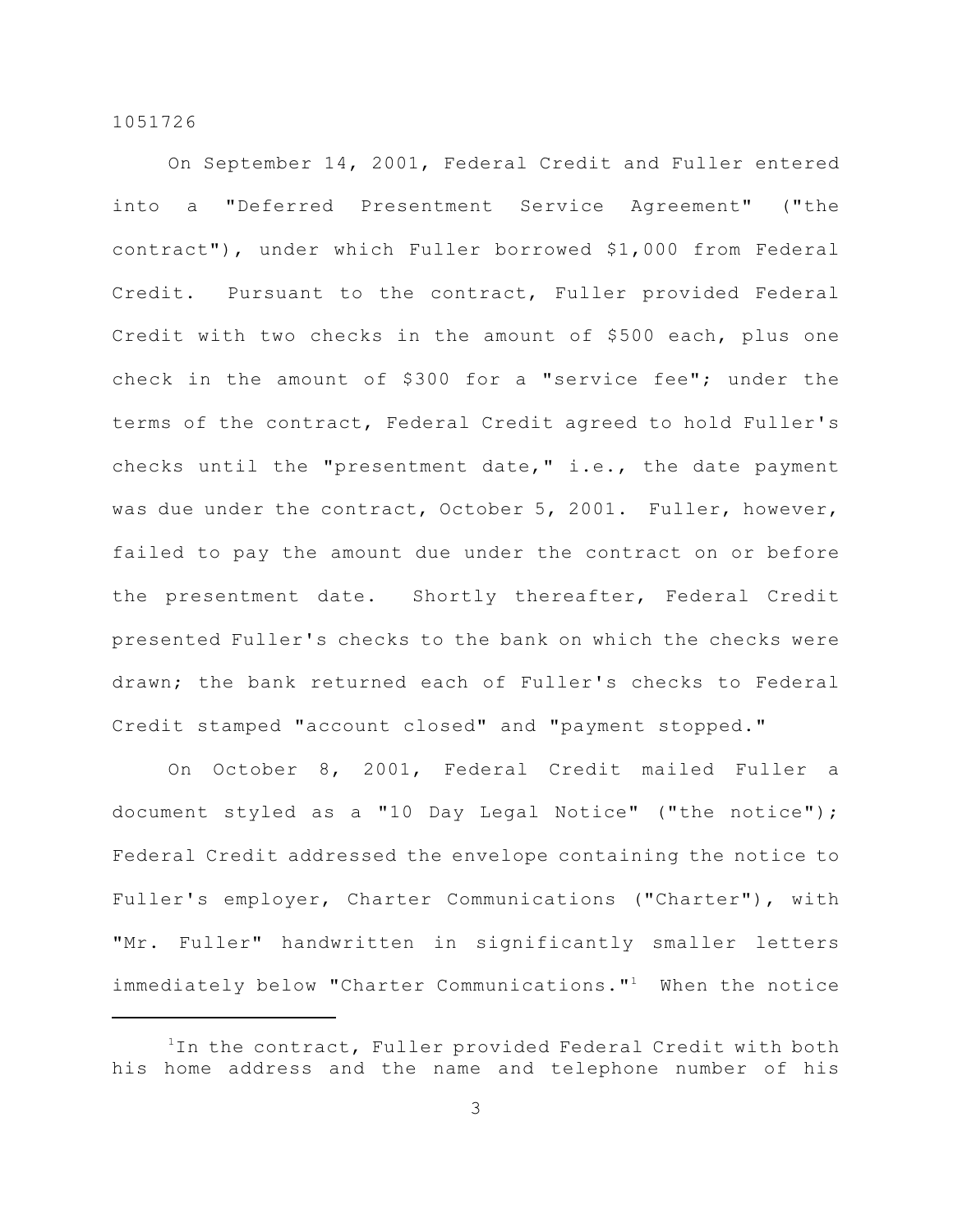arrived at Charter, three or four other employees of Charter, including Fuller's boss, Tom Salters, viewed the notice before Fuller was called into Salters's office and presented with the notice. $2$  The notice stated:

"This statutory notice is provided pursuant to Section  $13A-9-13$  [.] 2 of the Code of Alabama. [<sup>3</sup>] You

employer, Charter. Atha Ellis, an employee of Federal Credit, testified that Federal Credit attempted to send the notice to Fuller at his home address by certified mail; however, Ellis testified, the certified letter was either "refused" or "not claimed" by Fuller.

 $2$ We note that, with regard to Federal Credit's mailing of the notice to Fuller at his place of employment, the contract provided: "You [Fuller] agree to the release, disclosure and use of any information contained herein and in the ... information form including but not limited to account/contract status ... to whomever deemed necessary by us." (Emphasis added.)

 $3$ Alabama Code 1975, § 13A-9-13.2, which is entitled "Negotiating worthless negotiable instrument -- Notice of refusal of payment upon instrument," provides, in relevant part:

"(1) Notice mailed by certified or registered mail, evidenced by return receipt, to the address printed on the instrument or given at the time of issuance shall be deemed sufficient and equivalent to notice having been received by the person making, drawing, uttering, or delivering the instrument.

"(2) The form of notice shall be substantially as follows:

"'This statutory notice is provided pursuant to Section 13A-9-13.2 of the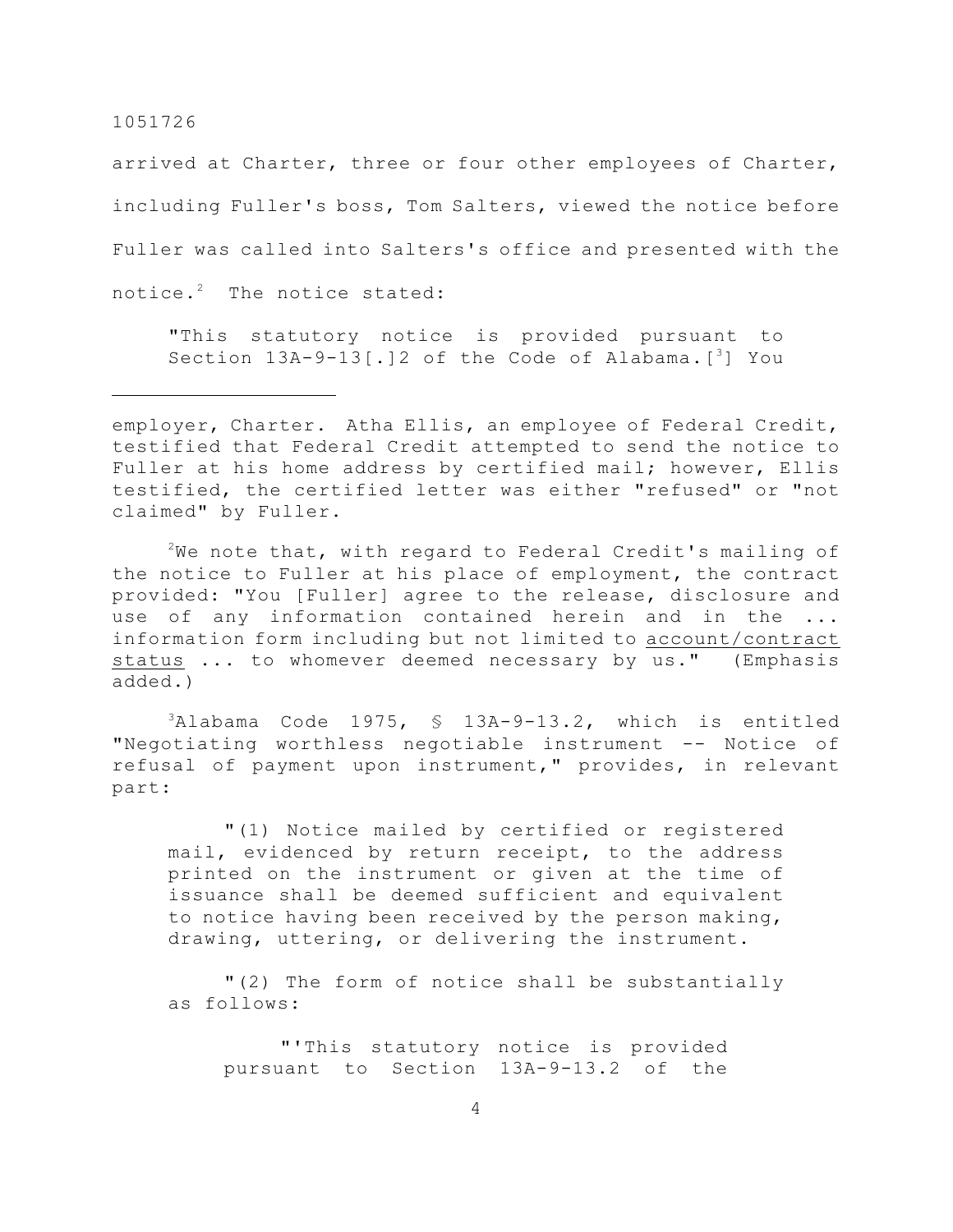are hereby notified that a check, apparently issued by you, has been dishonored. Pursuant to Alabama Law, you have ten (10) days from receipt of this notice to render payment of the full amount of such check or instrument plus service charges, **the total amount due being** \$1573.00. Unless this amount is paid in full within the specified time above, the holder of such check or instrument may assume that vou delivered the instrument with intent of [sic] defraud and may turn over the dishonored check and all other available information relating to this incident to the proper authorities for criminal and/or civil prosecution. A photocopy of your bad check which will be part of the evidence presented against you should this matter be transferred to the proper authorities, is attached for your review. This company utilizes the services of the **District Attorney Worthless Check Unit and District Court System**."

Alabama Code. You are hereby notified that a check or instrument numbered ........., apparently issued by you on ......... (date), drawn upon .......... (name of bank), and payable to ......, has been dishonored. Pursuant to Alabama law, you have 10 days from receipt of this notice to tender payment of the full amount of the check or instrument plus a service charge of not more than (fill in appropriate amount provided by law), the total amount due being \$....... Unless this amount is paid in full within the specified time above, the holder of such check or instrument may assume that you delivered the instrument with intent to defraud and may turn over the dishonored instrument and all other available information relating to this incident to the proper authorities for criminal prosecution.'"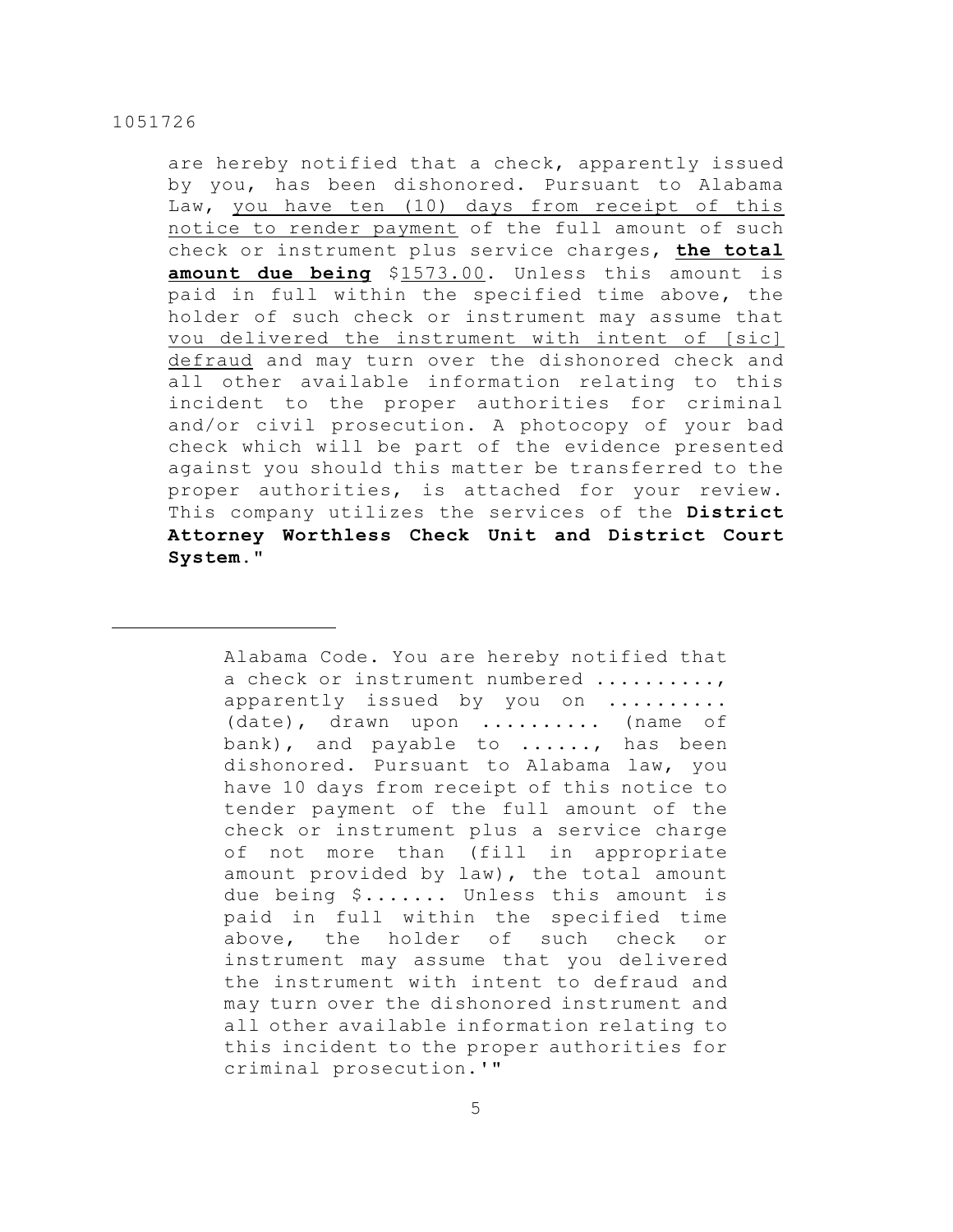(Boldface type and emphasis in original.) Copies of Fuller's two checks for \$500 and one check for \$300 appeared at the bottom of the notice. Federal Credit had "stamped" the notice numerous times, including as follows: "DISTRICT COURT FILE EVIDENCE DATA BASE FILE #8802 ds" next to each check; and "APPROVED OCT 8 2001 FOR PICKUP TO ALABAMA DISTRICT COURT AUTHORIZATION CODE: 8805-d.s." (Capitalization in original.)

On October 10, 2001, Federal Credit filed a statement of claim in the small-claims division of the Marshall District Court, seeking a judgment in the amount of \$1,573, plus court costs. On December 17, 2001, the district court entered the following notation on the case-action-summary sheet: "[Fuller] enters consent judgment for \$1500.00 plus cost[s] for the purpose of appeal to circuit court to file counter-claim in excess of jurisdictional amount of small claims court." On the same day, Fuller appealed to the Marshall Circuit Court.

In August 2002, Fuller filed in the circuit court a counterclaim against Federal Credit, seeking compensatory damages in the amount of \$50,000 and punitive damages in the amount of \$5,000,000 on claims alleging defamation and "violation of the [Alabama] Small Loan[] Act and usury." The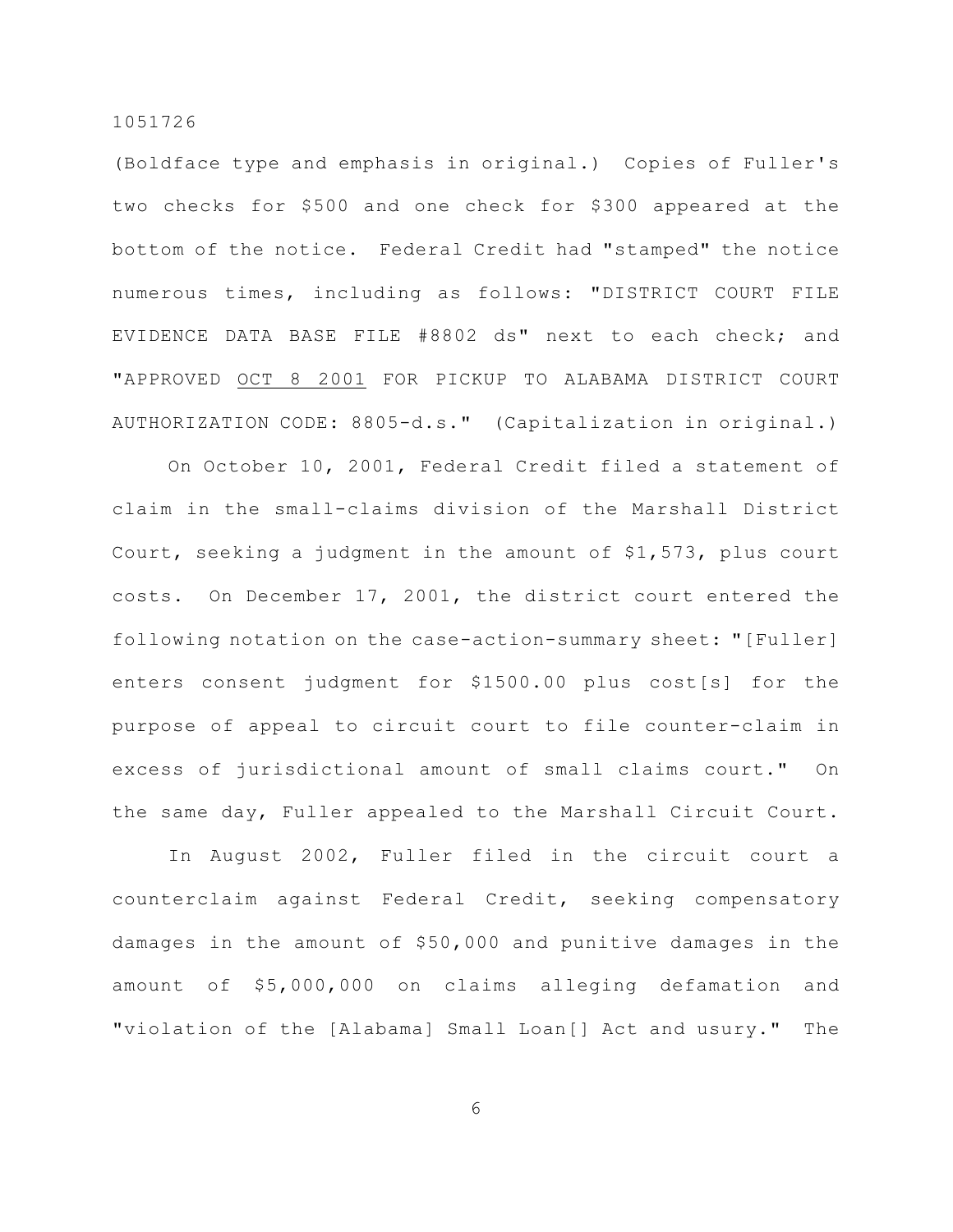case was tried before a jury beginning on April 12, 2006. At the close of Fuller's case-in-chief, Federal Credit orally moved the circuit court for a "directed verdict, "<sup>4</sup> arguing, in sum, that Fuller had failed to prove the elements of either defamation or usury; the circuit court partially granted Federal Credit's motion, dismissing Fuller's usury claim.

On April 13, 2006, the jury returned a verdict in favor of Fuller on Fuller's defamation claim, awarding Fuller compensatory damages in the amount of \$25,000 and punitive damages in the amount of  $$35,000.^5$  On May 12, 2006, Federal Credit filed a motion for a new trial; a motion for remittitur; and a "renewal motion for a judgment as a matter of law." In the last of those motions, Federal Credit argued that it was entitled to a judgment as a matter of law because, it said:

"Greg Fuller alleges that a letter being sent to him via his employer seeking repayment of a debt defamed him. Although indebtedness may be

 ${}^{4}$ Rule 50(a), Ala. R. Civ. P., effective October 1, 1995, was amended to rename a "motion for a directed verdict" a "motion for a judgment as a matter of law."

 $5$ The record on appeal reveals that Fuller consented to the entry of a judgment against him in the circuit court in the amount of \$1,500. ("The nominal defendant [Fuller] has consented to judgment in the amount of \$1,500.")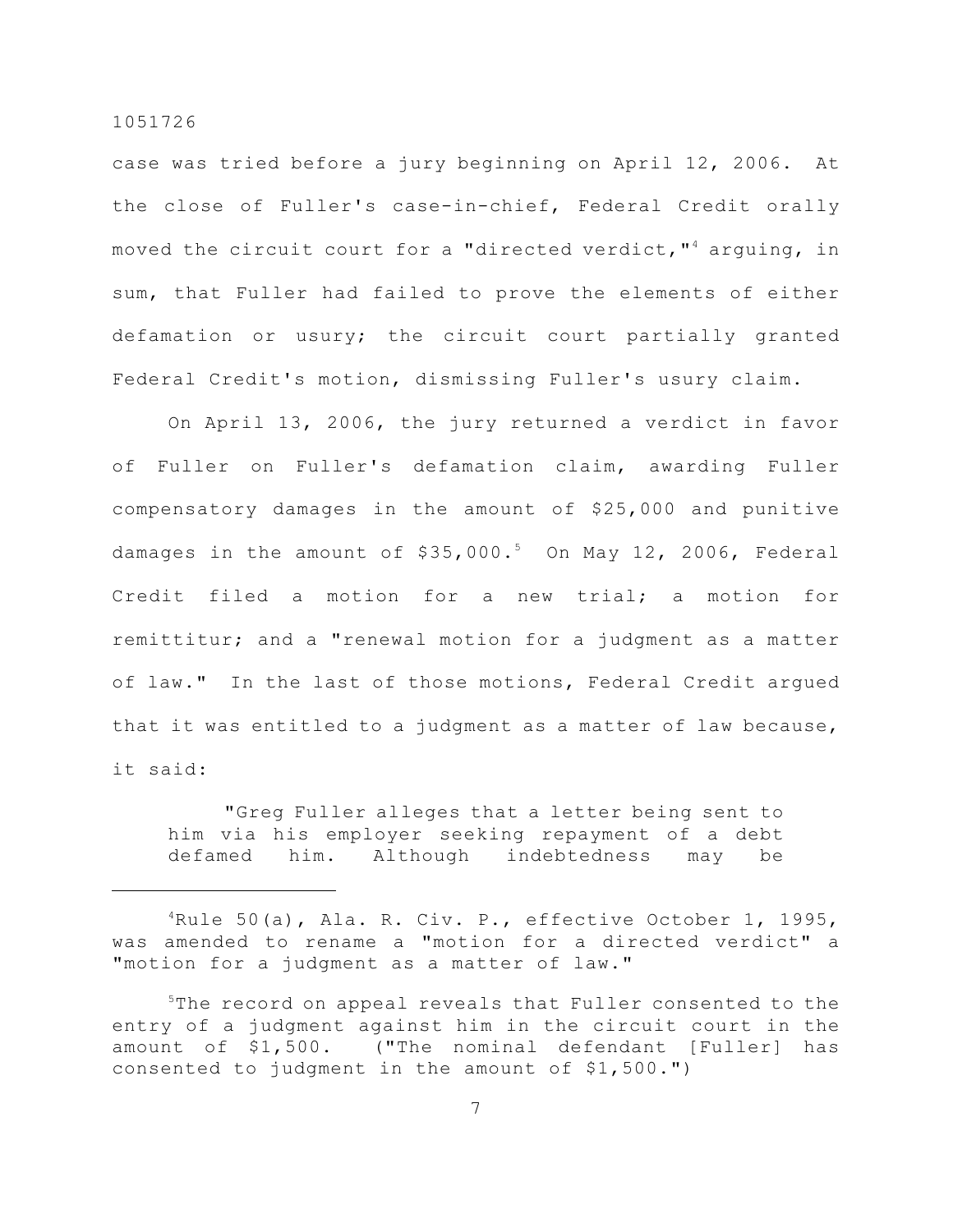defamatory, the fact that he owed Federal Credit ... was absolutely true. Truth is an absolute defense to defamation. Ripps v. Harrington, 241 Ala. 209, 1 So. 2d 899 (1941).

"All statements in the communication were true. The letter states that Federal Credit ... utilized the services of the District Court System to collect on unpaid accounts. This statement is true and is not defamatory. In fact, Federal Credit ... did just that by initiating this cause of action. The letter states that Federal Credit ... utilizes the services of the District Attorney Worthless Check Unit. This also is true. This statement recites company policy and does not defame Greg Fuller. Pursuant to Alabama law, a District Attorney can be utilized to collect on deferred presentments wherein the account has been closed or no account is in existence.

"The letter also states 'DISTRICT COURT FILE EVIDENCE DATA BASE #8802 ds' and 'Approved OCT 8 2001 FOR PICKUP TO ALABAMA DISTRICT COURT AUTHORIZATION CODE: 8805-d.s.' These statements are true. These notations were placed on the letter for company use. These statements do not defame Greg Fuller."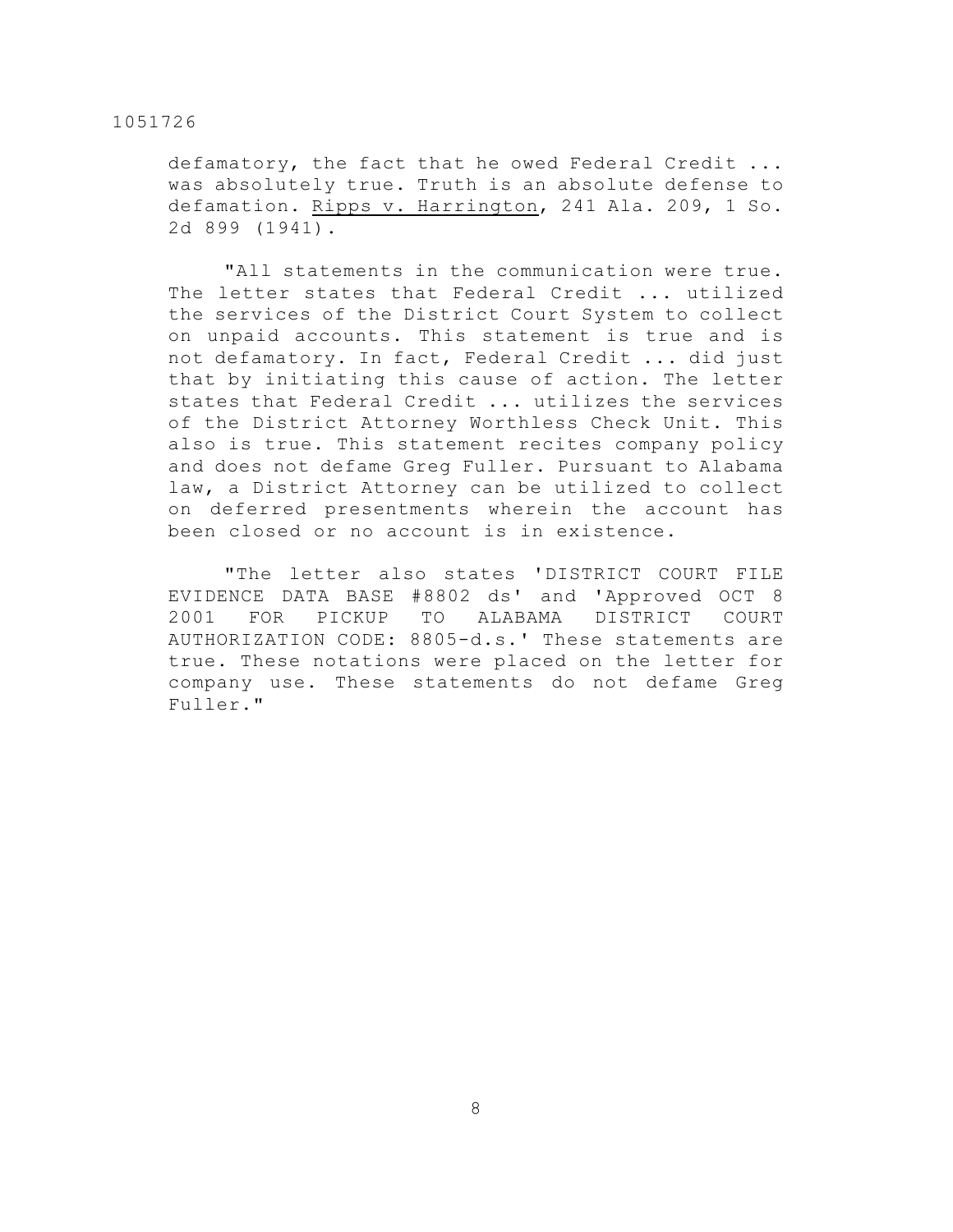Federal Credit's postjudgment motions were denied by operation of law on August 10, 2006.<sup>6</sup> Federal Credit filed a timely notice of appeal on August 30, 2006.<sup>7</sup>

# II. Standard of Review

"'When reviewing a ruling on a motion for a [judgment as a matter of law], this Court uses the same standard the trial court used initially in deciding whether to grant or deny the motion for a [judgment as a matter of law]. Palm Harbor Homes, Inc. v. Crawford, 689 So. 2d 3 (Ala. 1997). Regarding questions of fact, the ultimate question is whether the nonmovant has presented sufficient evidence to allow the case to be submitted to the jury for a factual resolution. Carter v. Henderson, 598 So. 2d 1350 (Ala. 1992). The nonmovant must have presented substantial evidence in

 $6$ The circuit court entered a notation on the case-actionsummary sheet on August 14, 2006, purporting to deny Federal Credit's postjudgment motions. However, the circuit court's denial of Federal Credit's postjudgment motions was ineffective because it occurred more than 90 days after Federal Credit had filed those motions. See Rule 59.1, Ala. R. Civ. P. ("No postjudgment motion filed pursuant to Rules 50, 52, 55, or 59 shall remain pending in the trial court for more than ninety (90) days. ... A failure by the trial court to render an order disposing of any pending postjudgment motion within the time permitted hereunder ... shall constitute a denial of such motion as of the date of the expiration of the period.").

 $\frac{70n}{ }$  October 30, 2006, this Court stayed the proceedings on appeal and placed this case on its administrative docket because Federal Credit had filed a suggestion of bankruptcy. The case was returned to this Court's active docket on January 11, 2010.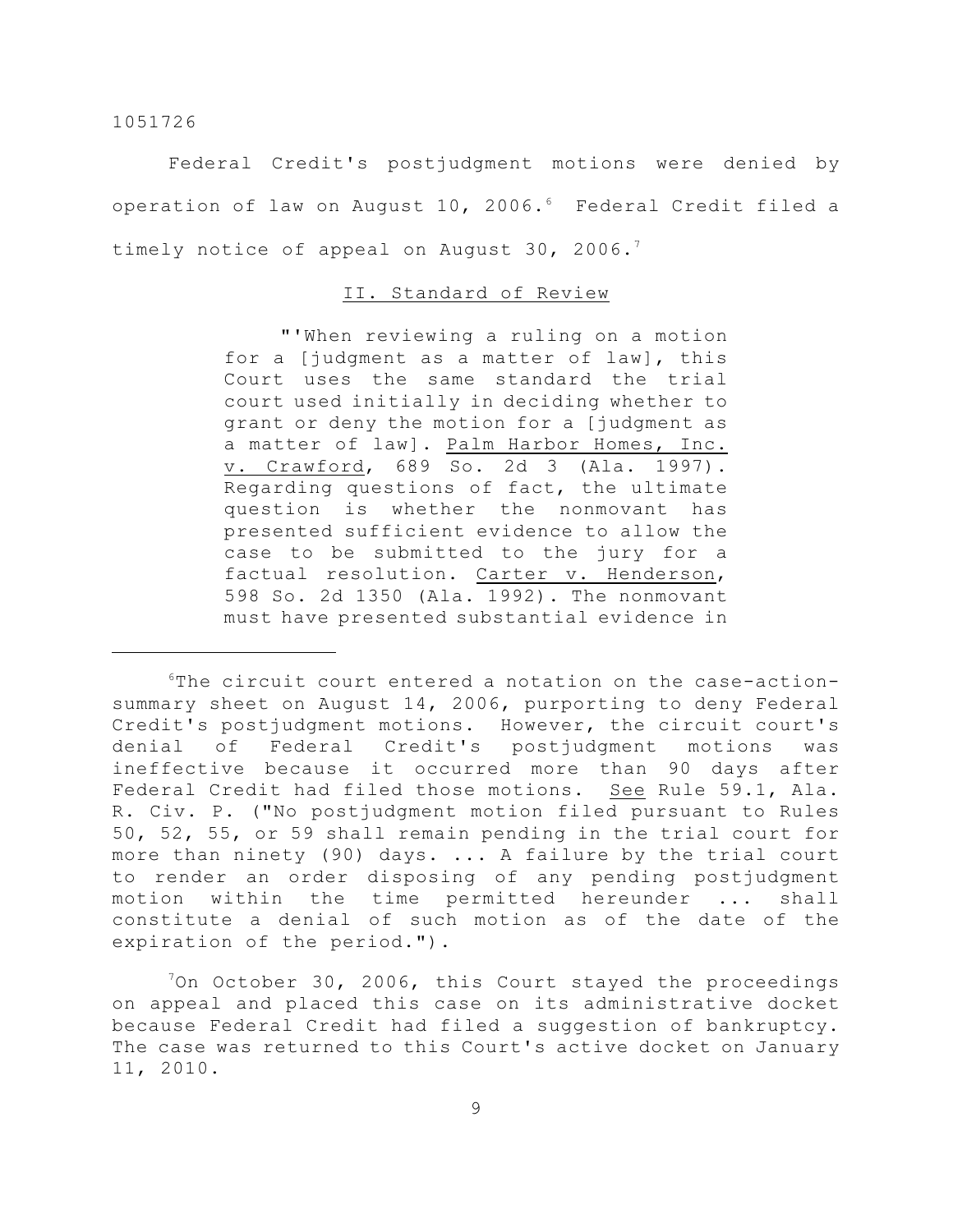order to withstand a motion for a [judgment as a matter of law]. See § 12-21-12, Ala. Code 1975; West v. Founders Life Assurance Co. of Florida, 547 So. 2d 870, 871 (Ala. 1989). A reviewing court must determine whether the party who bears the burden of proof has produced substantial evidence creating a factual dispute requiring resolution by the jury. Carter, 598 So. 2d at 1353. In reviewing a ruling on a motion for a [judgment as a matter of law], this Court views the evidence in the light most favorable to the nonmovant and entertains such reasonable inferences as the jury would have been free to draw. Id.'"

Phillips v. Seward, 51 So. 3d 1019, 1023 (Ala. 2010) (quoting

Waddell & Reed, Inc. v. United Investors Life Ins. Co., 875

So. 2d 1143, 1152 (Ala. 2003)).

# III. Discussion

"To establish a prima facie case of defamation, a plaintiff must show:

> "'[1] that the defendant was at least negligent [2] in publishing [3] a false and defamatory statement to another [4] concerning the plaintiff, [5] which is either actionable without having to prove special harm (actionable per se) or actionable upon allegations and proof of special harm (actionable per quod).'"

Ex parte Crawford Broad. Co., 904 So. 2d 221, 225 (Ala. 2004) (quoting Delta Health Group, Inc. v. Stafford, 887 So. 2d 887,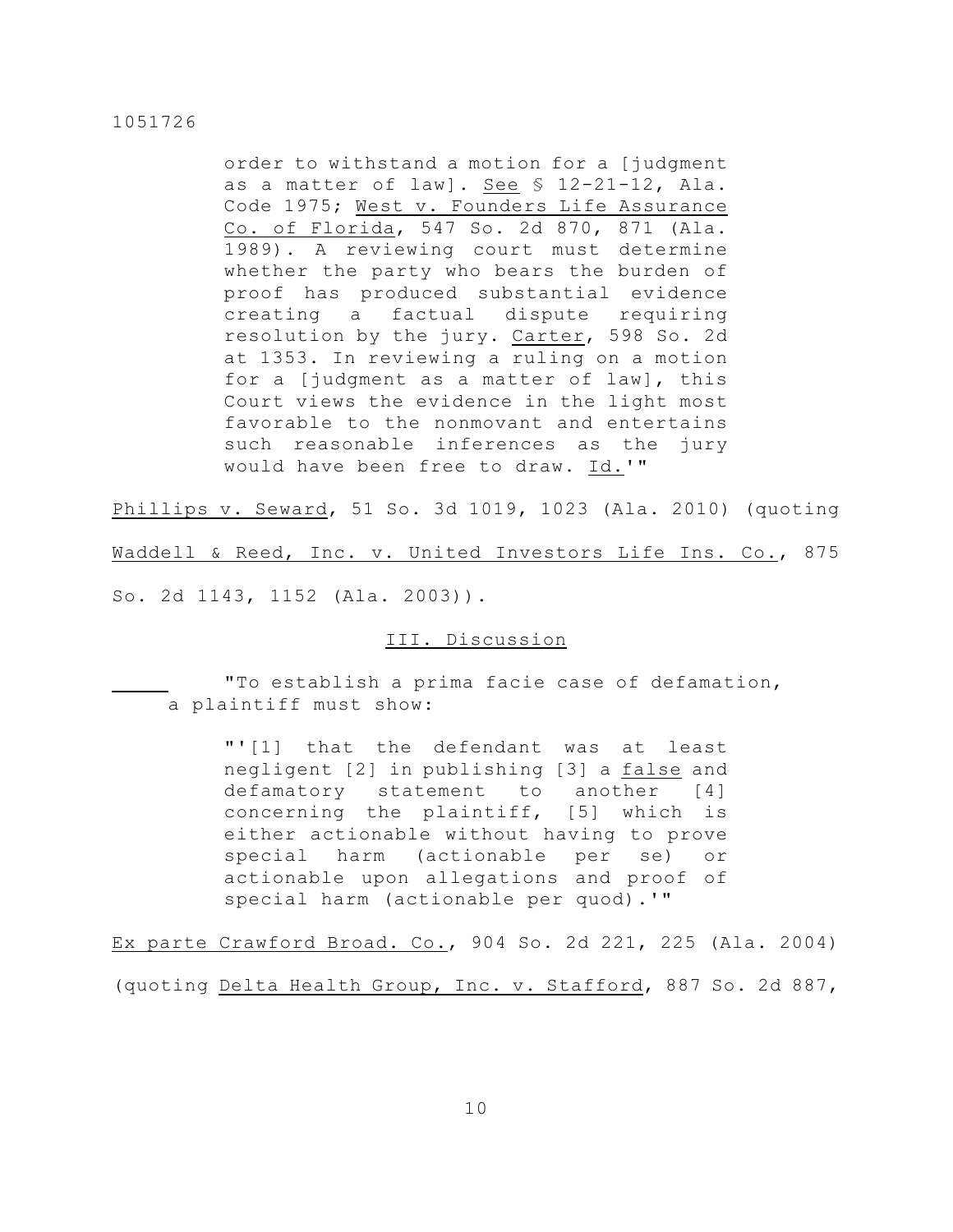895 (Ala. 2004), quoting in turn Nelson v. Lapeyrouse Grain Corp., 534 So. 2d 1085, 1091 (Ala. 1988) (emphasis added)).

Truth is a "complete and absolute defense" to defamation. Battles v. Ford Motor Credit Co., 597 So. 2d 688, 692 (Ala. 1992) (citing Jakob v. First Alabama Bank of Montgomery, 361 So. 2d 1017 (Ala. 1978), cert. denied, 439 U.S. 968 (1978); Ripps v. Herrington, 241 Ala. 209, 1 So. 2d 899 (1941)). Truthful statements cannot, as a matter of law, have a defamatory meaning. See McCaig v. Talladega Publ'g Co., 544 So. 2d 875, 879 (Ala. 1989) ("Given the truthfulness of the published statements, the trial court correctly determined that the statements, as a matter of law, were not capable of having a defamatory meaning ...."). Dispositive of Fuller's defamation claim is the principle that truth is an absolute defense.<sup>8</sup>

 ${}^{8}$ Federal Credit also argues, among other things, that the circuit court's judgment is due to be reversed because, Federal Credit says, it is immune from civil liability in this case under Ala. Code 1975, § 13A-9-13.2(3), which provides:

<sup>&</sup>quot;Any party holding a worthless negotiable instrument and giving notice in substantially similar form to that provided in subdivision (2) of this section shall be immune from civil or criminal liability for the giving of the notice and for proceeding under the forms of the notice."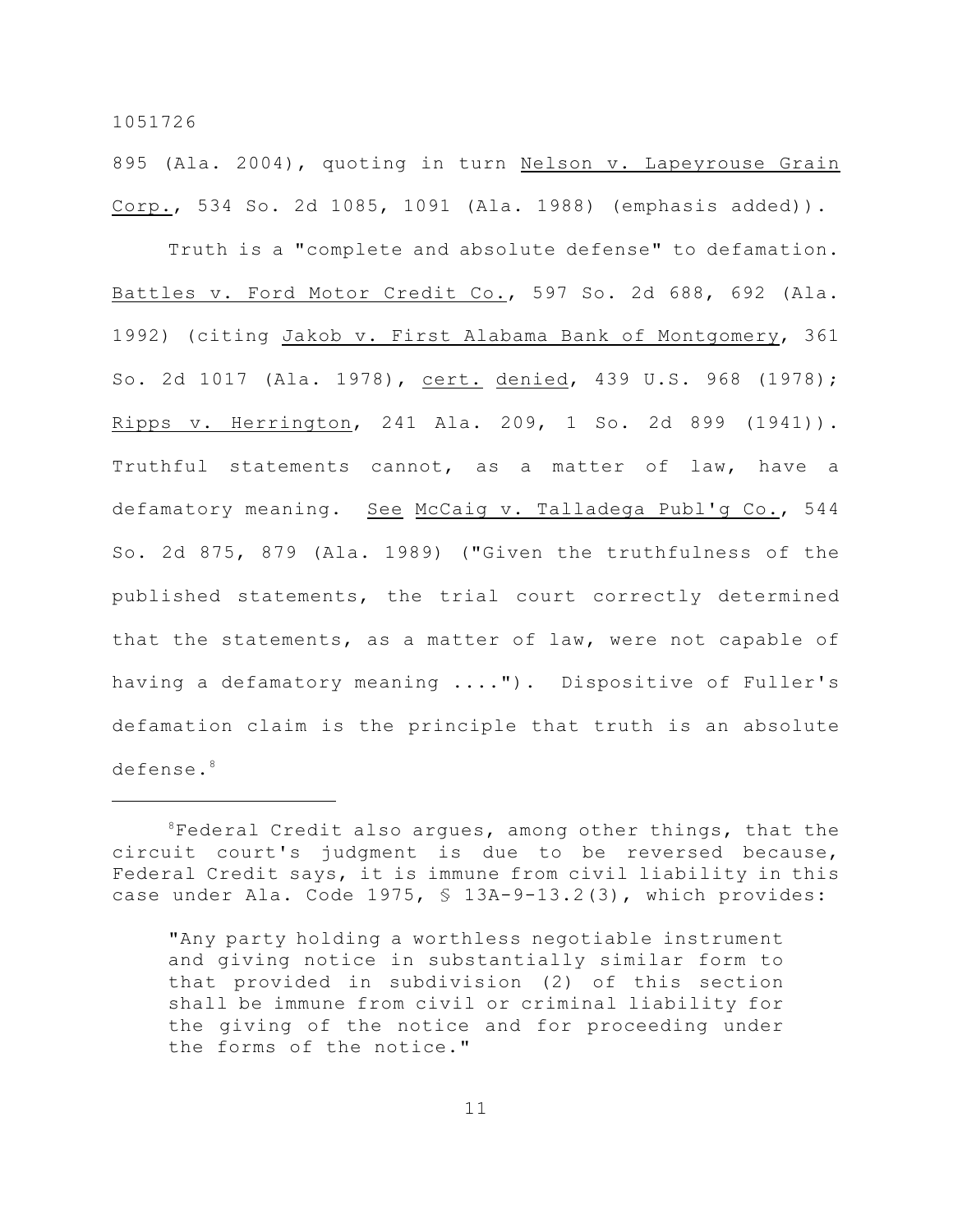In his counterclaim, Fuller contended that the following statements set forth in the notice were false: (1) "[T]hat [Fuller] delivered the instrument with intent of [sic] defraud." (emphasis in original); (2) that "[t]his company [Federal Credit] utilizes the services of the **District Attorney Worthless Check Unit and District Court System**." (Boldface type and emphasis in original.)

There was a paucity of evidence presented at trial regarding Federal Credit's allegedly defamatory statements. Regarding Fuller's allegation that Federal Credit defamed him by stating in the notice that Fuller had "delivered the

However, the record on appeal reveals that Federal Credit did not raise this argument in the circuit court. This Court has held that other forms of statutory immunity are affirmative defenses that are waived if not affirmatively pleaded. See Bechtel v. Crown Central Petroleum Corp., 451 So. 2d 793, 795 (Ala. 1984) ("[W]e hold that the defense of statutory employer immunity is an affirmative defense in Alabama, and is subject to the pleading requirements of Rule 8(c)[, Ala. R. Civ. P.,] and the case law regarding such a defense."). Because Federal Credit failed to raise the defense of statutory immunity under § 13A-9-13.2(3) in the circuit court, it has waived this defense for appellate review; thus, we cannot consider this argument. See Ex parte Ford Motor Co., 47 So. 3d 234, 241 (Ala. 2010) ("'"This Court cannot consider arguments raised for the first time on appeal; our review is restricted to the evidence and arguments considered by the trial court."'" (quoting Marks v. Tenbrunsel, 910 So. 2d 1255, 1263 (Ala. 2005), quoting in turn Andrews v. Merritt Oil Co., 612 So. 2d 409, 410 (Ala. 1992))).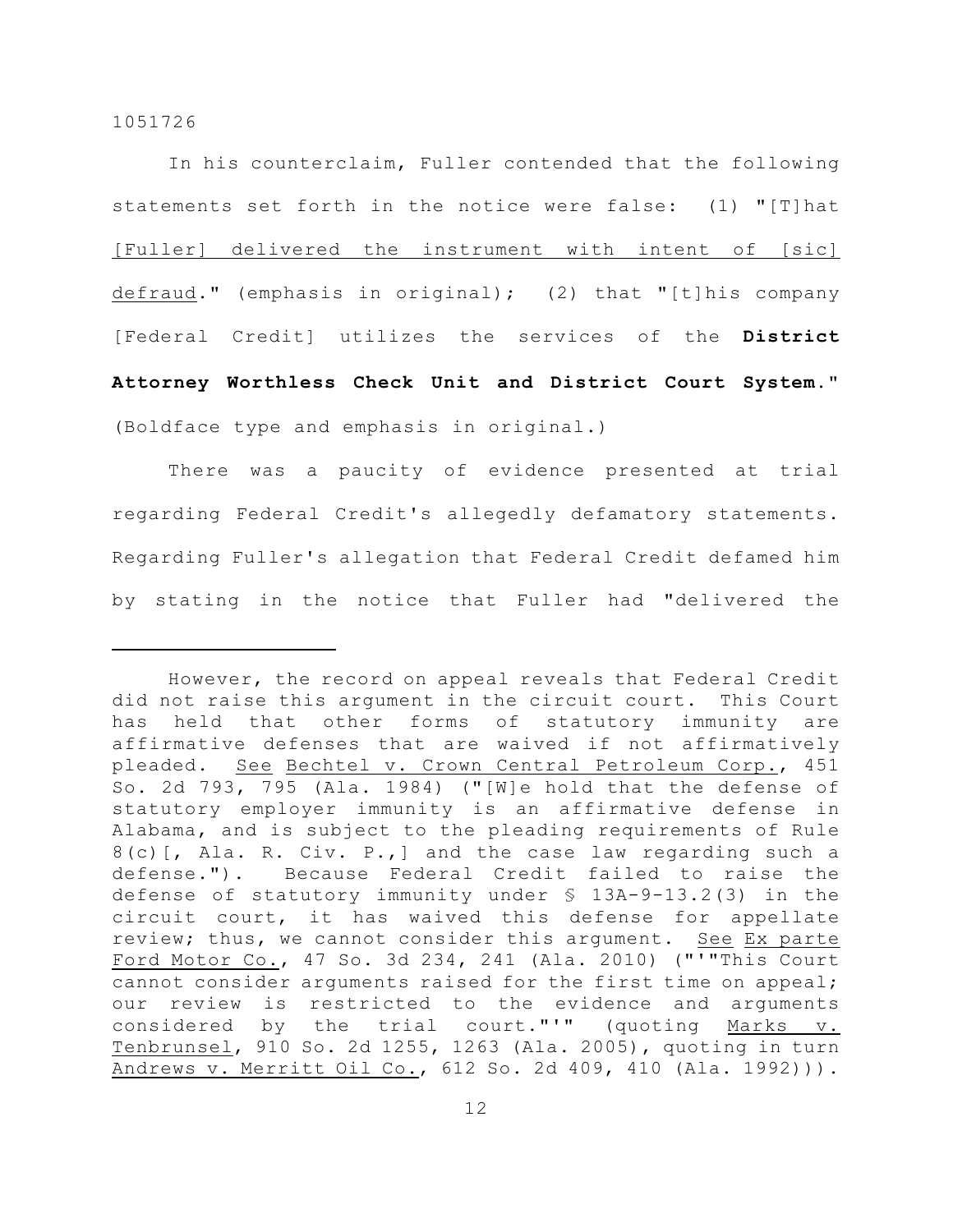instrument with intent of [sic] defraud," the only evidence Fuller presented at trial was his testimony that he did not "write those checks with the intent to defraud anyone."

The notice does not specifically state that Fuller delivered the checks to Federal Credit with the intent to defraud Federal Credit; rather, the notice states, in relevant part: "Unless this amount is paid in full within the specified time above, the holder of such check or instrument may assume that [Fuller] delivered the instrument with intent of [sic] defraud and may turn over the dishonored check ... to the proper authorities for criminal and/or civil prosecution." (Original emphasis omitted.) Considering the above-quoted statement in its entirety (rather than, as Fuller has done, considering only a selective part of the statement), it is clear that the statement was not an allegation that Fuller intended to defraud Federal Credit when he wrote the checks, but was instead simply a notification to Fuller of the potential consequences if he failed to pay the amount due under the contract. Although Fuller and the other employees of Charter who saw the notice might have mistakenly construed the statement as accusing Fuller of intentionally defrauding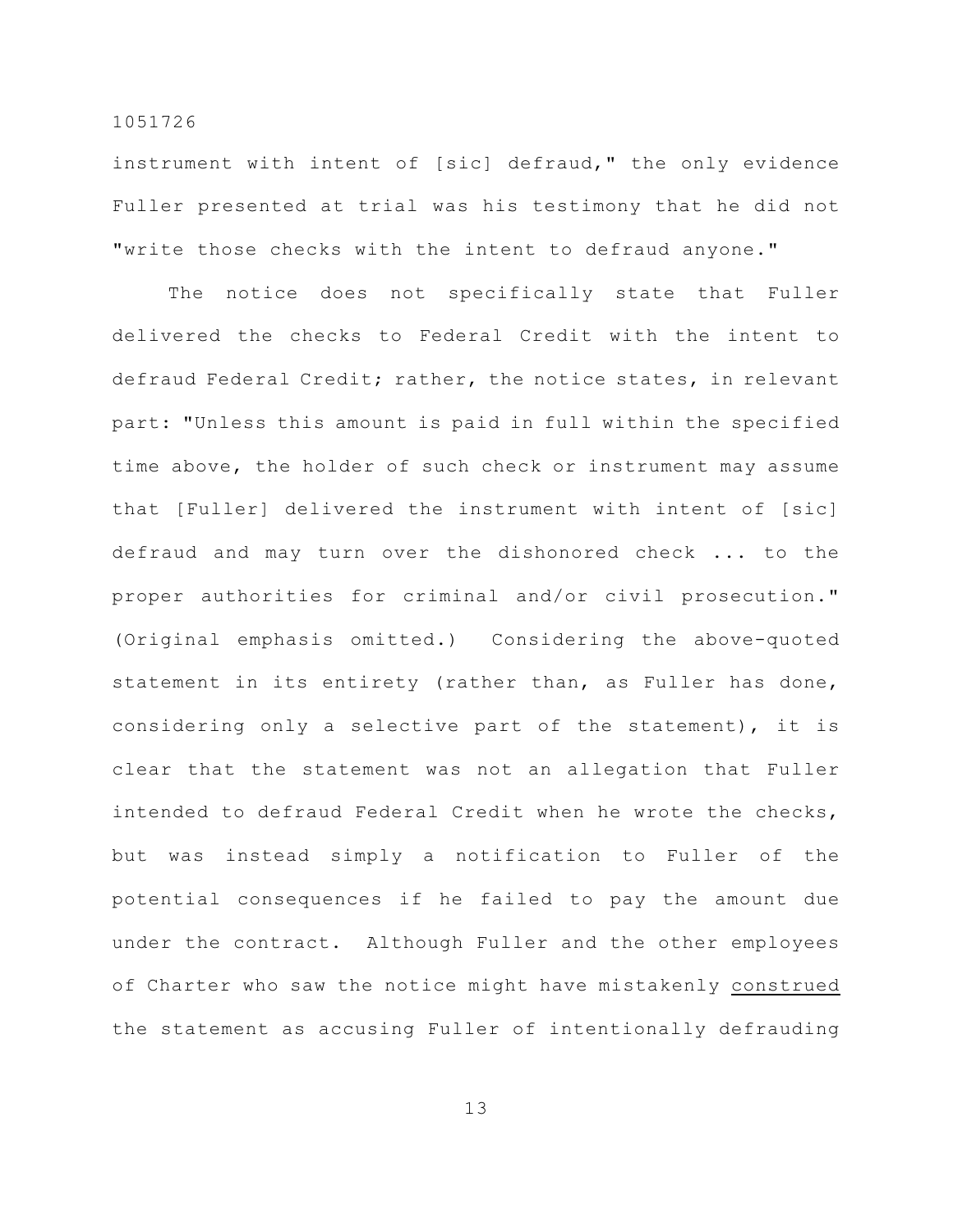Federal Credit, the statement was not false and, therefore, is not actionable.<sup>9</sup>

Next, we consider Fuller's claim that the following statement in the notice was false and therefore defamatory: "This company [Federal Credit] utilizes the services of the **District Attorney Worthless Check Unit and District Court System**." (Boldface type in original.) In support of his allegation that Federal Credit falsely stated in the notice that it "utilizes" the Marshall District Court, Fuller offered the testimony of Glenda Tate, an employee of that court. Tate testified that the stamps on the notice stating "DISTRICT COURT FILE EVIDENCE DATA BASE FILE #8802 ds" and "APPROVED OCT 8 2001 FOR PICKUP TO ALABAMA DISTRICT COURT AUTHORIZATION CODE: 8805-d.s." were not "generated" by the Marshall District Court and that she had never seen that court use those particular stamps; Tate did not testify, however, that Federal Credit does not "utilize" that court in any prosecution resulting from a failure to pay. Furthermore, it is without question that Federal Credit "utilizes" the Marshall District

 ${}^{9}$ Furthermore, we note that Fuller admitted at trial that he did not pay the amount due under the contract in a timely manner.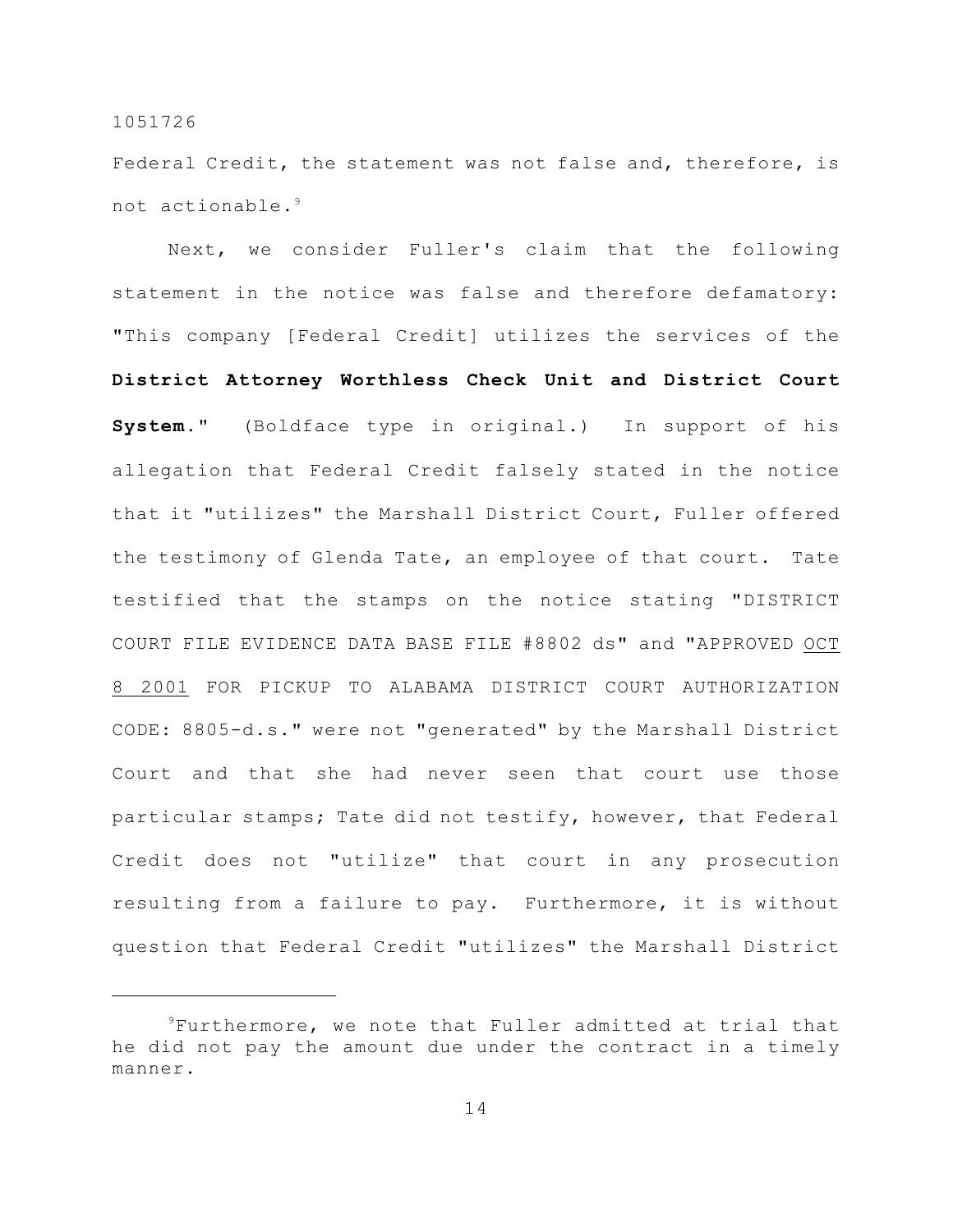Court; as noted, Federal Credit initiated the proceedings in this action by filing a statement of claim in the small-claims division of the Marshall District Court.

In support of his allegation that Federal Credit falsely stated in the notice that it "utilizes" the Marshall County District Attorney's worthless-check unit, Fuller offered the testimony of Byron Waldrop, an attorney employed by the Marshall County District Attorney's office. Waldrop testified that he had no personal knowledge of the Marshall County District Attorney's office ever prosecuting persons who had presented "bad checks" to Federal Credit; however, Waldrop also testified that he "never see[s]" many of the worthlesscheck cases prosecuted by that office. Furthermore, Waldrop testified that the Marshall County District Attorney's office does "prosecute checks that are written on accounts that are closed." The evidence presented by Fuller was insufficient to show that Federal Credit falsely stated in the notice that it utilizes the Marshall County District Attorney's office.

In view of the evidence in the record, we conclude that Fuller failed to meet his burden of making a prima facie showing that false information was reported in the notice seen